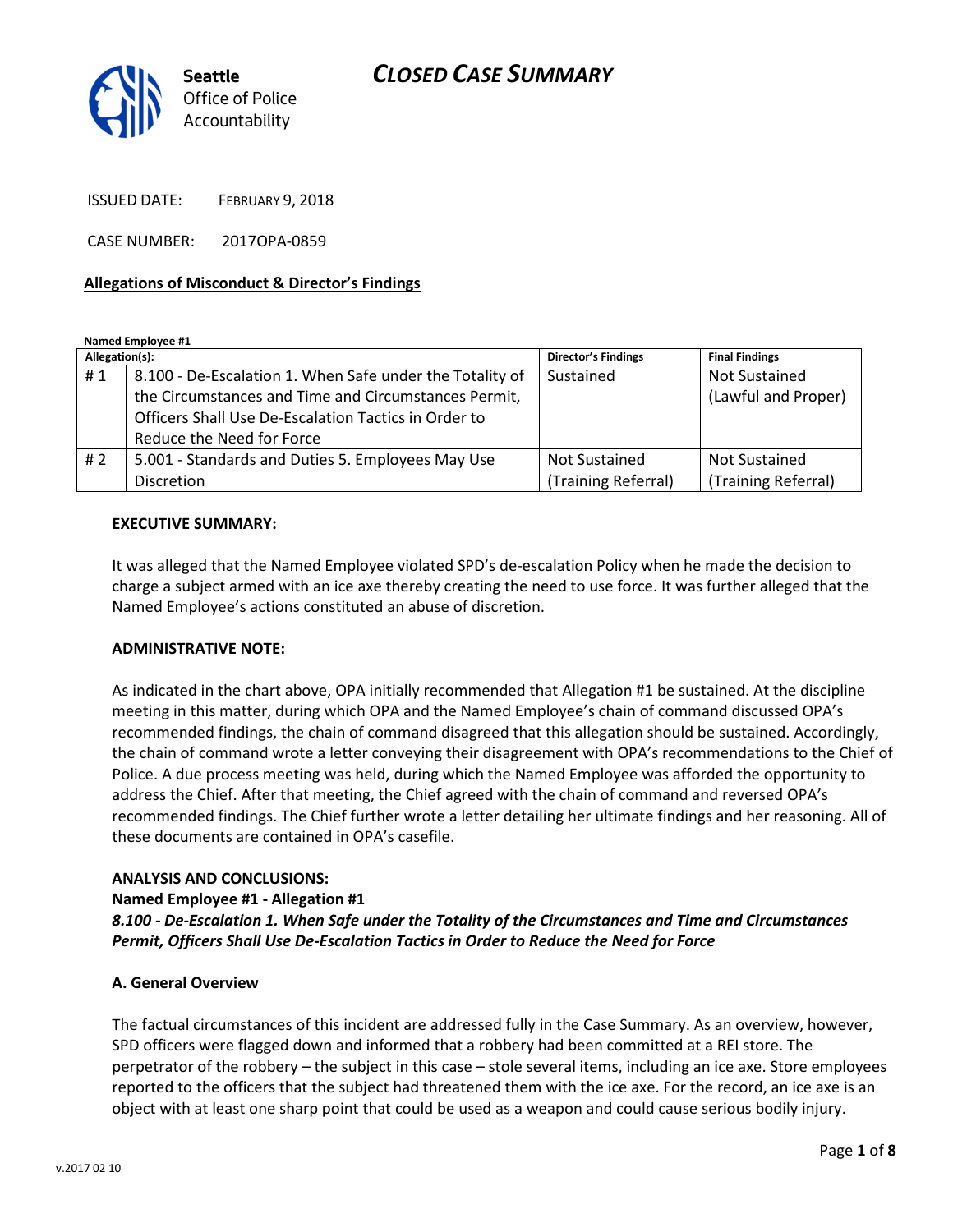



Office of Police Accountability

OPA CASE NUMBER: 2017OPA-0859

The two officers initially informed of the robbery – Witness Officer #1 (WO#1) and Witness Officer #2 (WO#2) – began following the subject who was in the near vicinity. Other officers, including Named Employee #1 (NE#1), responded to provide assistance. The officers following the subject as well as NE#1 rushing the subject and subsequent actions were fully captured by WO#1's Body-Worn Video (BWV). This is the clearest evidence of what occurred during this incident.

The officers followed the subject for several blocks until he entered a construction tunnel that had walls on both sides. During this time, the subject did not speak with the officers, but did turn around to face them periodically. At times, he waved the ice axe in the air. Once the subject had taken several steps into the tunnel, NE#1 rushed him from behind, placed him in a bear-hug, and shoved him up against one of the tunnel walls. At the time NE#1 ran up to the subject, Witness Officer #3 (WO#3) could be heard on video saying: "[NE#1] hold up, no!" WO#3 then ran behind NE#1 with his firearm drawn and placed his gun against the side of the subject's head. The subject was told to drop the ice axe and WO#3 told the subject: "I will fucking shoot you!" The subject dropped the ice axe and was placed under arrest.

This incident was screened at the scene by a Sergeant. However, when the Sergeant later reviewed the BWV of the incident, he was concerned that NE#1's actions were in violation of SPD's de-escalation policy. He raised his concerns and reviewed the video with a Lieutenant who agreed that it appeared to be a violation of the policy. At the Lieutenant's direction, the Sergeant initiated an OPA complaint into NE#1's actions and this OPA investigation followed.

## B. NE#1's General Offense Report

In his general offense report, which was written after the incident, NE#1 stated that he was preparing to begin work when he heard units go over the radio and state that they were "following a white male swinging an ice axe." NE#1 reported hearing that the subject was not obeying the officers' commands and there was a request for back up from additional units. NE#1 wrote that he responded to the scene and "observed the subject walking north on Fairview AV N on the east side walk." NE#1 indicated that the subject did not obey "multiple orders to drop the ax[e] and stop." NE#1 indicated that he saw the subject raise the axe in a menacing manner several times.

NE#1 reported that he pulled his vehicle in front of the subject to stop the subject's advance towards construction workers. NE#1 ordered the construction workers to leave the scene and then got out of this vehicle. He wrote that the subject walked towards a construction tunnel that had walls on both sides. NE#1 and other officers followed the subject down the corridor and the subject continued to walk forward. NE#1 documented that he was concerned that the subject would walk out the other side of the corridor to an area where he "was free to advance on the public."

NE#1 then made the decision to run up to the subject and wrapped his arms around the subject's body, pinning the axe against the subject's leg. NE#1 reported that he then walked the subject against the concrete wall "to limit his mobility." Again, NE#1 articulated that he did so because he "was concerned with public safety" and because he "knew that someone could easily be killed by a strike" of the ice axe. He stated that he knew he "had to act quickly to gain control of the subject in order to prevent him from raising the ax[e] again and forcing [officers] to use lethal force against him." Lastly, NE#1 stated that "based on [the subject's] posture and the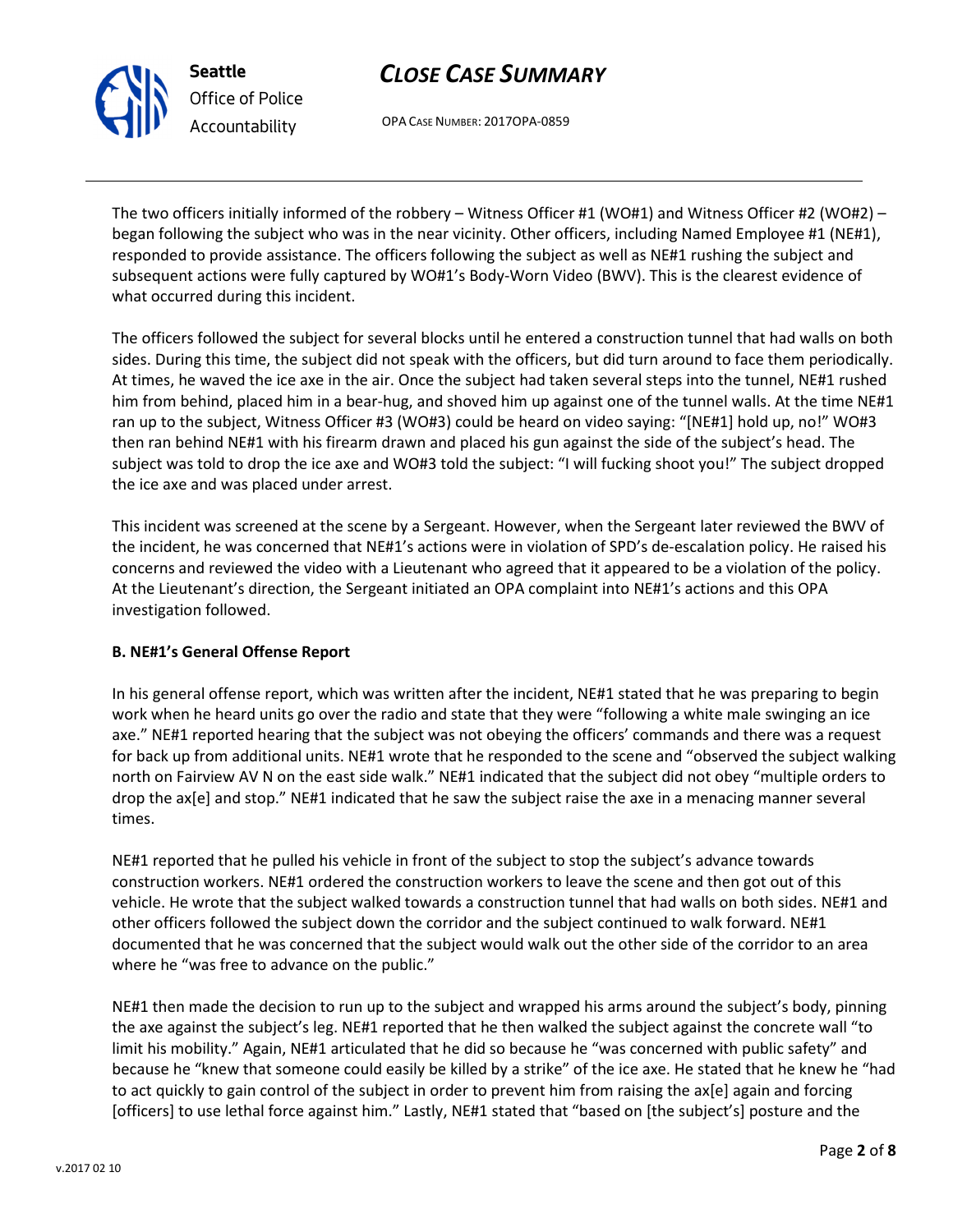

Seattle Office of Police Accountability

## CLOSE CASE SUMMARY

OPA CASE NUMBER: 2017OPA-0859

distance between us [NE#1] knew [he] could gain control of the ax[e] before [the subject] could utilize it as a weapon."

## C. NE#1's In-Car Video

NE#1 activated his vehicle's In-Car Video (ICV), which captured his response to the scene. NE#1 parked facing an intersection near a construction site. At the time he parked the vehicle, the subject could be seen walking down the street holding the axe. He was being followed by three officers, one with a gun in the low ready position, one with a Taser, and one holding a bicycle. NE#1 could be heard telling individuals to "get out of here" – presumably construction workers. NE#1 could also be heard asking if someone had a Taser and telling the subject to drop the axe. Officers, including NE#1, could be heard repeatedly telling the subject to drop the axe. Movement is then heard on the ICV, which I presume is NE#1 running up to the subject, considering that WO#3 can also be heard telling NE#1 to "hold up" and "no." The ICV only captures audio but not video of NE#1's actions.

### D. NE#1's OPA Interview

During his OPA interview, NE#1 was asked if he was familiar with the Department's policies concerning deescalation and discretion and he responded that he was not sure. He explained that he believed the policies changed often and he was not given sufficient time on duty to read the policies. NE#1 stated that he may have received training on de-escalation. He contended that there was so much training and e-learning that it was hard to keep track. He confirmed, however, that he had gone to use of force training and that de-escalation was likely discussed during that training.

NE#1 recounted that during the incident, he was among several officers who were following the subject and that the subject was armed with an ice axe. NE#1 stated that he perceived the subject to be raising the ice axe in a "menacing" manner. The subject did not comply with multiple orders to drop the ice axe. NE#1 stated that, in his opinion, the subject was "either high or mental."

NE#1 told OPA that he identified an opportunity when the subject was within a safe location and was turned away from NE#1 and had the ice axe by his side. NE#1 then holstered his weapon, ran towards the subject, and held him in a bear-hug, securing the axe against the subject's side. Other officers than approached, including WO#3 who placed his gun against the subject's head and threatened to shoot him. The subject was ultimately taken into custody without further incident.

When asked by OPA to describe the de-escalation he engaged in, NE#1 reported that "officers used verbal commands. They used their presence. They did everything to seek and to minimize the likelihood of using force." NE#1 said that he used the most minimal force. NE#1 was asked by OPA if he considered "whether the subject's lack of compliance was a deliberate attempt to resist, or an inability to comply based on medical or mental condition, drug interaction, behavioral crisis, or other condition." NE#1 stated that this issue was "irrelevant" to him as other officers had been following the subject and those officers likely evaluated those considerations. NE#1 stated that his ultimate concern was public safety. NE#1 denied that, aside from rushing the subject, there was anything else that could have been done and opined that any further de-escalation would not have been safe or feasible.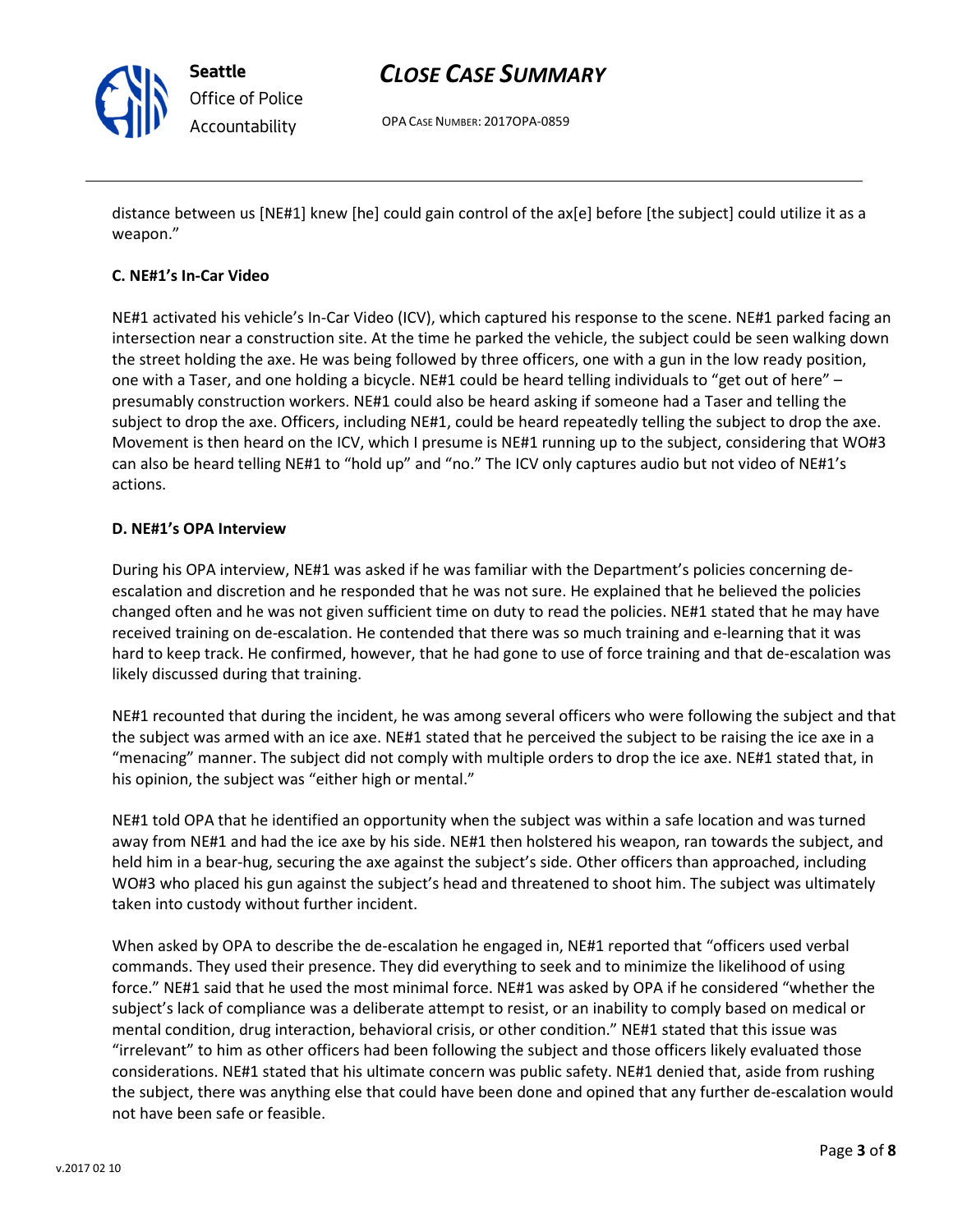# CLOSE CASE SUMMARY

OPA CASE NUMBER: 2017OPA-0859

NE#1 stated that he did not discuss any tactical plan or his decision to rush the suspect with any of the other officers. He stated that there was not time to do so. NE#1 explained that while he heard WO#3 say "hold up, no," he did not have time to stop and talk to WO#3 before acting. Ultimately, NE#1 did not believe that his decision to rush up to and bear-hug the subject caused WO#3 to use force by holding a gun against the subject's head. He felt that he actually ensured that a higher level of force was not used against the subject by his actions.

### E. Analysis of De-Escalation

Seattle

Office of Police Accountability

"De-escalation tactics and techniques are actions used by officers, when safe and without compromising law enforcement priorities, that seek to minimize the likelihood of the need to use force during an incident and increase the likelihood of voluntary compliance." (SPD Policy 8.100-POL-1.)

The policy further instructs that: "When safe and feasible under the totality of circumstances, officers shall attempt to slow down or stabilize the situation so that more time, options and resources are available for incident resolution." (Id.) Officers are also required, "when time and circumstances permit," to "consider whether a subject's lack of compliance is a deliberate attempt to resist or an inability to comply based on factors" such as "mental impairment…drug interaction…[and/or] behavioral crisis." (Id.) These mental and behavioral factors should be balanced by the officer against the facts of the incident "when deciding which tactical options are the most appropriate to bring the situation to a safe resolution." (Id.)

The policy gives several examples of de-escalation, which include: mitigating the immediacy of the threat to give officers time to use extra resources and to call more officers or specialty units; and increasing the number of officers on scene to thus increase the ability to use less force. (Id.) Other examples of de-escalation include, but are not limited to:

- Placing barriers between an uncooperative subject and officers;
- Containing the threat;
- Decreasing exposure to the potential threat by using distance, cover and concealment;
- Avoidance of physical confrontation unless immediately necessary to protect someone or stop dangerous behavior;
- Using verbal techniques, such as "Listen and Explain with Equity and Dignity" (LEED) to calm an agitated subject and promote rational decision making;
- Calling extra resources, including CIT officers and officers equipped with less-lethal tools; and
- Using "any other tactics and approaches that attempt to achieve law enforcement objectives by gaining the compliance of the subject.

(Id.) De-escalation is inarguably a crucial component of the Department's obligations under the Consent Decree; however, it is not purposed to act as an absolute bar to enforcing the law when necessary. That being said, where officers fail to fully de-escalate and instead act in a manner that increases the need for force and the level of force used, such conduct is inconsistent with the Department's policy and expectations.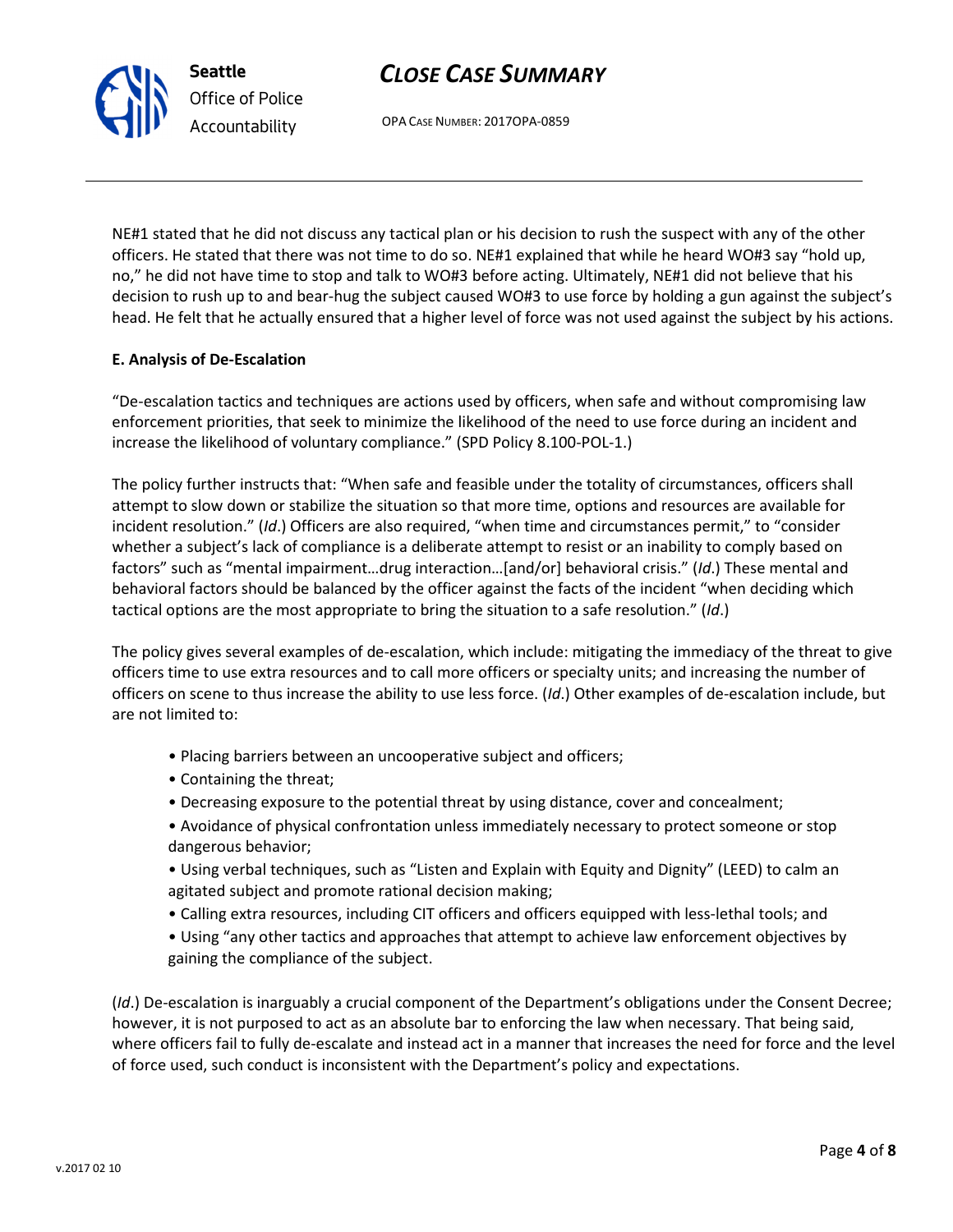## CLOSE CASE SUMMARY

OPA CASE NUMBER: 2017OPA-0859

#### 1. Non-Compliance With Tactics and Training

Seattle

Office of Police Accountability

At the outset, I note that there is no doubt in my mind that NE#1's actions on this day were contrary to Department training and were tactically unsound.

When asked by OPA, virtually all of the witness officers and NE#1, for that matter, indicated that they had not been trained to run up to a suspect holding a weapon and to bear-hug that individual. In these types of scenarios, officers are trained instead to establish a less-lethal contact team. (Advanced Tactics Training: 2017 Small Team Tactics, at pp. 82-85.) The other officers would then act at the direction of the less-lethal operator. (Id. at p. 83.) Training recommends at least three officers be part of the team (less-lethal operator, cover officer, and arrest officer). The Department also provides training on the roles and responsibilities of each member of the team. Included in these roles and responsibilities are that the officers will: "form a deployment plan in relation to exigency"; "establish a contingency plan"; and "position team members [and] communicate in place." (Id. at pp. 82-83.) Essential to this tactic is communication and effective teamwork between officers. (Id. at p. 82.)

Department training on de-escalation further emphasizes a "team-tactics approach to CIT incidents." (Id. at p. 77.) It directs officers to "emphasize contact/cover concepts...," to "cover teammates from threats," and discusses "how team tactics enhance changes of de-escalation." (Id.) Again, like the training concerning the utilization of a less-lethal contact team, the de-escalation training accentuates the use of teamwork by instructing officers to: "exercise command"; "communicate"; and "coordinate." (Id. at p. 78.) Here, WO#1 and WO#2 first responded to the incident and evaluated the situation, they discussed a preliminary plan that would have involved one of them bear-hugging the subject when he turned his back to them. However, this never got past an initial discussion. At that point, Witness Officer #4 (WO#4) arrived on the scene and announced that he had a Taser. The plan then began to appropriately develop to include WO#4 acting as the Taser officer and WO#3 possibly going hands on. This was consistent with training. NE#1 then arrived on the scene and, after a period of time, made the unilateral decision to run up to the subject, bear-hug him, and push him against a wall. It is clear from the witness officers' statements that NE#1's decision and actions were not discussed with them prior to those actions occurring and, accordingly, were not agreed to.

NE#1 should have spoken to his fellow officers prior to taking such a risk as they were operating together as a team on that date. First, by doing so, he did not allow his fellow officers to fully develop a plan and team tactics. Second, he failed to communicate with his fellow officers and, by acting unilaterally, served to cut off communication between them. Third, he failed to coordinate with his colleagues, instead taking matters into his own hands. As such, the officers were never able to develop their team tactics, were unable to organize a lesslethal cover team, and WO#3 was put in the position of nearly having to fatally shoot the subject. NE#1's actions in this regard were inconsistent with training and with the Department's expectation that he would engage in collaborative and communicative team tactics.

### 2. Failure to De-Escalate

That being said, that NE#1 engaged in a gross violation of his training and used unsound tactics does not necessarily mean that he violated policy. This is, in my opinion, a closer question.

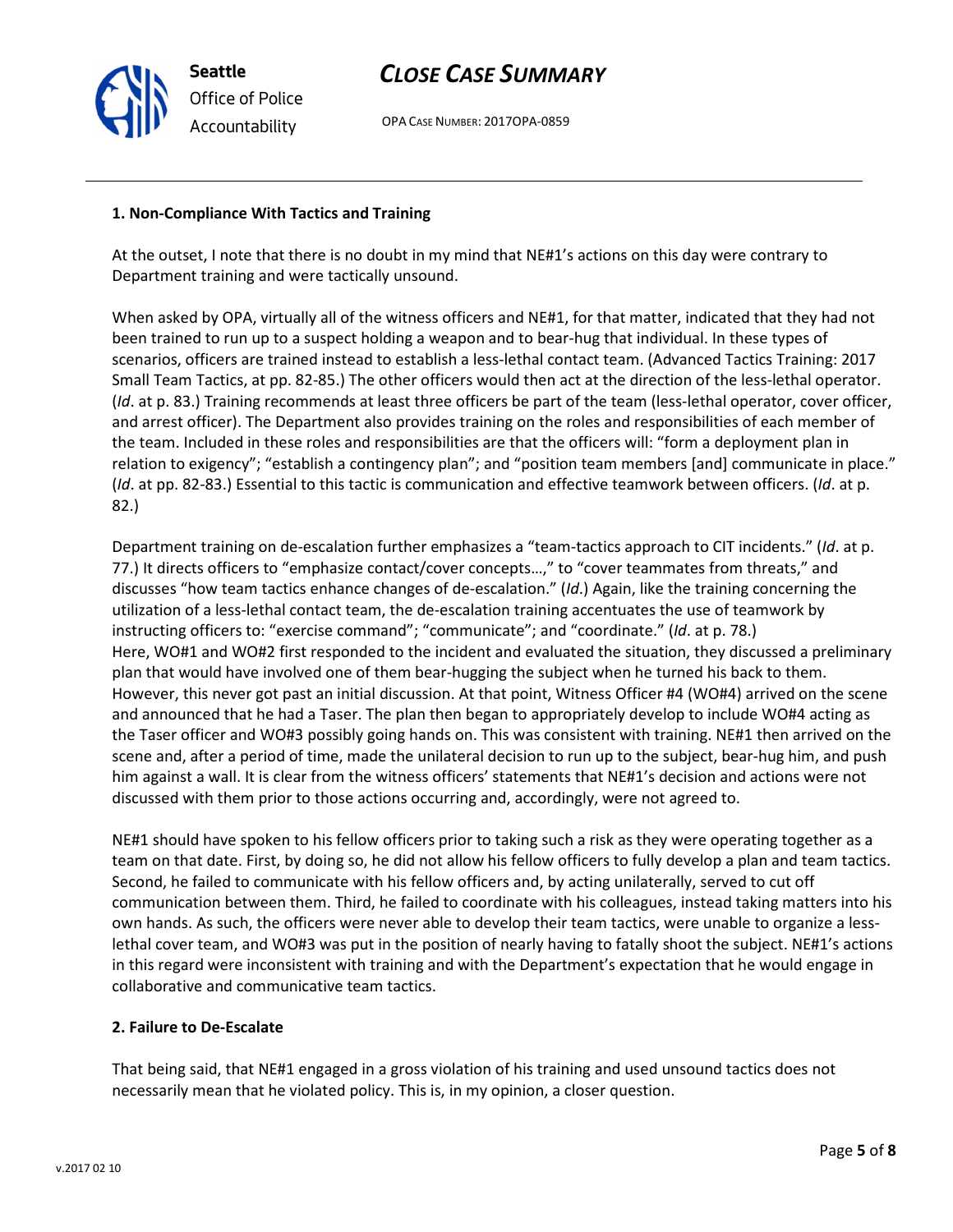

Seattle Office of Police Accountability

# CLOSE CASE SUMMARY

OPA CASE NUMBER: 2017OPA-0859

During its investigation, OPA interviewed the six other officers that were on scene with NE#1 during the incident. The substance of these interviews is detailed fully in the Case Summary. As a general matter, however, all of these officers except for one, opined that they collectively engaged in appropriate attempts to de-escalate the incident and that further de-escalation would not have been safe or feasible. These officers all relied on the fact that the subject had not been responsive to their attempts to engage with him, had raised or waved the ice axe, was walking towards an area that could contain civilians, and that the subject was presently inside of a tunnel and it was an opportune time to act. The outlier, WO#4, stated that he was surprised "a little bit" when he saw NE#1 run up and bear-hug the subject. When he was asked if further de-escalation would have been safe and feasible, he stated that "there's always more things that we could do" and that "at the time we weren't around other citizens." While WO#4 noted that the subject was walking towards an area that could have more civilians present and while their time to handle the situation was possibly "quickly running out," "there were no other civilians around." WO#4 stated that, at the time NE#1 bear-hugged the subject, he "did not know of any imminent threat that was happening." He stated that, instead of NE#1 charging the subject, the officers could have deployed a Taser or continued talking to the subject.

OPA also interviewed NE#1's supervisors who viewed the appropriateness of NE#1's conduct quite differently than the majority of his fellow officers. In his review of the incident, the Sergeant noted that when he watched the video of NE#1's actions he believed that NE#1 substantially deviated from the requirements of the deescalation policy. He raised his concerns with the Lieutenant who agreed and directed that an OPA complaint be initiated.

The Sergeant told OPA that he further evaluated NE#1's decision making in this case when he was reviewing the Type I use of force by WO#3 – the pointing of his firearm at the head of the subject at point blank range. Based on his review of the BWV, the Sergeant did not believe that NE#1's actions were necessitated by the circumstances facing him. Notably, the Sergeant indicated that there were no civilians present and the officers had been following the subject at a distance and could have continued to do so. The Sergeant's interpretation was that the officers were far enough away from the subject that he could not have struck them with the ice axe. The Sergeant opined that NE#1's actions precipitated a use of force that did not need to be precipitated at that time. Ultimately, the Sergeant believed that there was no immediate threat and noted that NE#1 was not involved in any planning or communication with his fellow officers when he decided to take action. Lastly, the Sergeant stated his belief that NE#1's actions directly contributed to WO#3's need to point his firearm against the subject's head.

During her OPA interview, the Lieutenant stated that she discussed this matter with the Sergeant and she believed that it was a "clear violation" of the de-escalation policy. The Lieutenant was concerned when she saw how NE#1 "broke the contact team, approached the person from behind, and grabbed the suspect, which unfortunately put the other officers at risk." The Lieutenant believed that the officers had time, "some distance," and "there was no need to take immediate action." She asserted that NE#1's actions caused WO#3 to use force and could have resulted in a deadly force situation.

Ultimately, when looking at this case in the totality of the circumstances and evaluating all of the statements and video evidence, I agree with NE#1's supervisors that his actions violated the Department's de-escalation policy.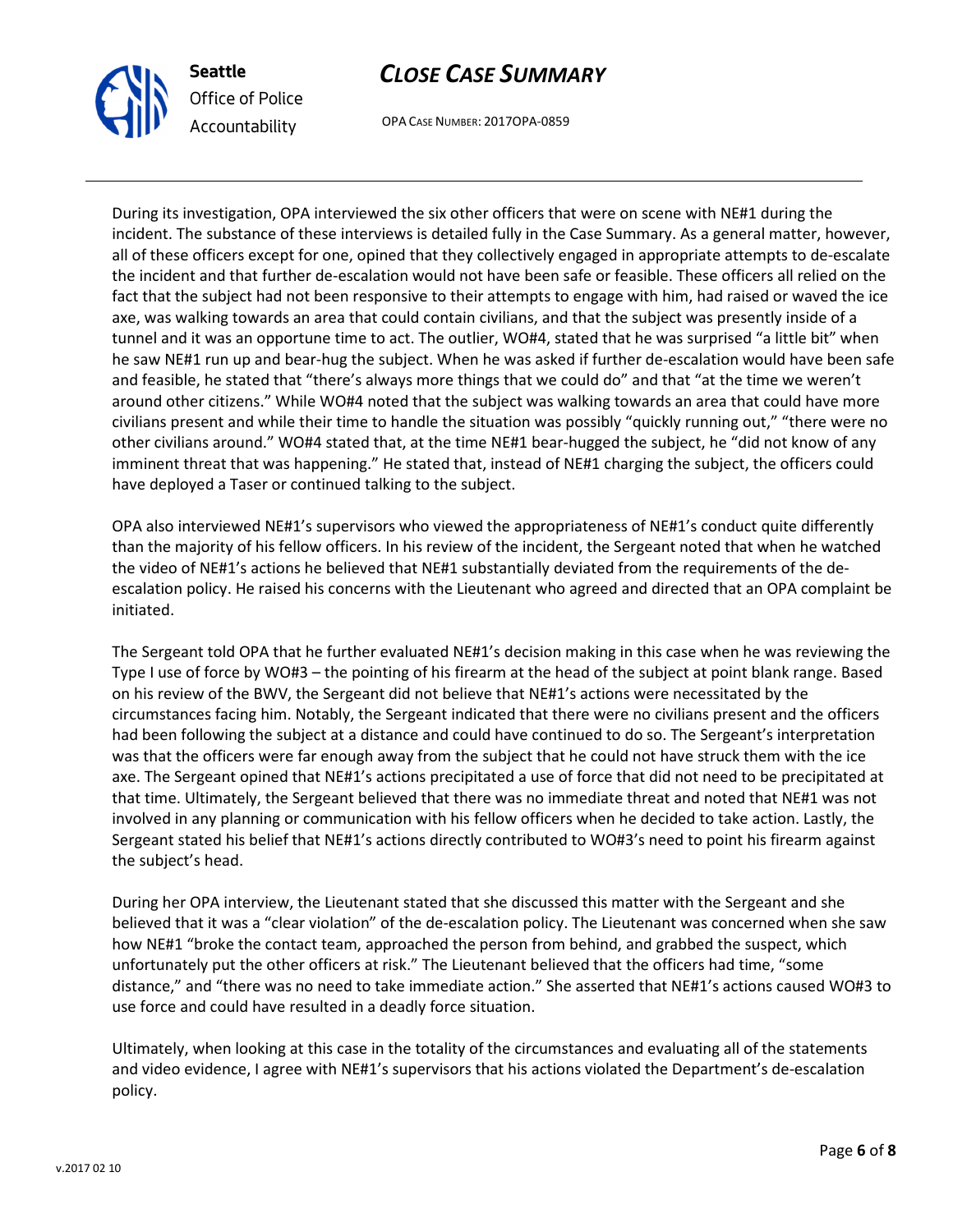

Seattle Office of Police Accountability

# CLOSE CASE SUMMARY

OPA CASE NUMBER: 2017OPA-0859

I find that at the time that NE#1 made the unilateral decision to rush and bear-hug the subject, there was no immediate threat of harm to any officer or civilian. The subject was walking away from them at a normal pace – he was not running out of the construction tunnel or towards civilians. From a review of the video, the officers were a significant distance from the subject and the ice axe, and, while the subject waved it in the air in their general direction, he never attempted to strike the officers or even took any steps towards them. From my review of the video, no civilians could be seen in the construction tunnel or even at the other side of the tunnel. Of course there could have been civilians somewhere outside of the tunnel, but there were no visible civilians to whom the subject posed an imminent threat. As WO#4 suggested, the officers could have engaged in further deescalation. They could have tried to further contain the threat; for example, by driving a patrol vehicle to the other side of the tunnel and parking it there to block the subject's exit. They could have called for more CIT certified officers (from my review, only WO#2 was so certified. WO#1 stated that he was "fully trained" but it is unclear whether he was formally certified) or additional less-lethal operators. They could have used different types of verbal approaches, including LEED. From my review of the ICV and BWV, I almost exclusively heard the officers ordering the subject to drop the axe and identifying themselves as police officers. Lastly, they also could have organized a less-lethal contact team, as contemplated by their training, and, if necessary, used less-lethal force (such as a Taser) to subdue the subject.

Interestingly, NE#1 argued here that by unilaterally rushing and bear-hugging the subject, he actually caused the force used to be a lower level than what it could have been. This is only the case, however, because WO#3 did not pull the trigger of the gun that he had braced against the subject's head. Had he done so, we would be having a very different and much more serious discussion. Moreover, NE#1's actions resulted in a potential application of deadly force, whereas the use of a Taser as part of a trained less-lethal contact team would have likely been a Type II use of force. Ultimately, this is the most significant manner in which NE#1 violated the deescalation policy – he took an untrained and tactically unsound risk where there was no imminent and immediate threat and, by doing so, created a potential deadly force scenario.

Several times in his OPA interview, NE#1 referenced the concern that he was being "Monday morning quarterbacked." In some sense, he is right. Inherent in OPA's and the Department's critical review of incidents is the reality that we look at cases after they occur and with the benefit of 20/20 hindsight. However, this is mitigated by the fact that we are required to, and do, apply a reasonable officer standard when engaging in our analyses.

In summary and applying a preponderance of the evidence standard, I find that NE#1 failed to fully comply with the Department's de-escalation policy in this instance. I further find that his failure to do so caused WO#3 to be placed in a situation where he came close to fatally shooting the subject. This was exactly the type of situation that the de-escalation policy is purposed to avoid.

For these reasons, I recommend that this allegation be Sustained.

Recommended Finding: Sustained